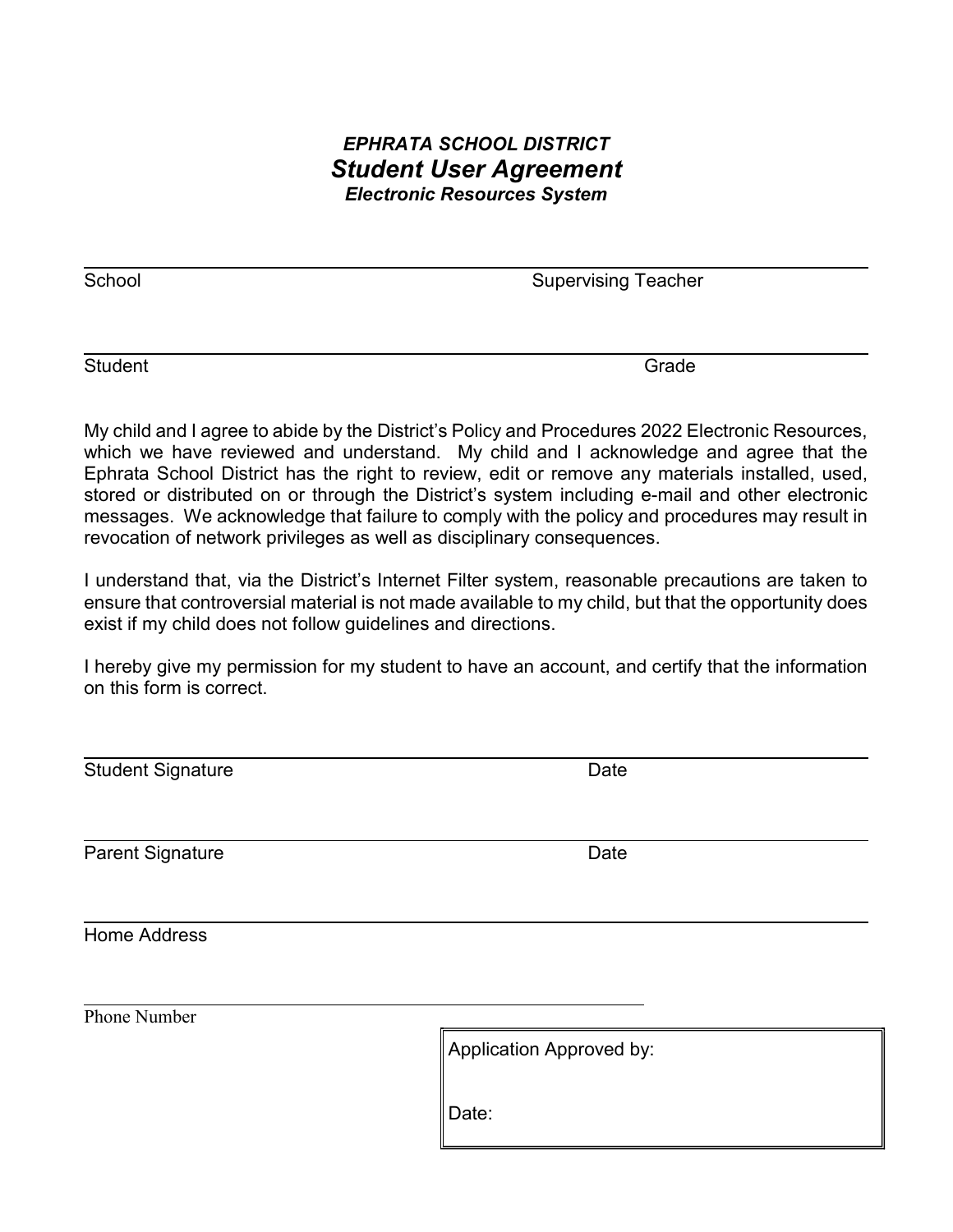## EPHRATA SCHOOL DISTRICT Faculty/Staff User Agreement Electronic Resources System

User

l

School Classroom/Location

I agree to abide by the District's Policy and Procedures 2022 Electronic Resources, which I have reviewed and understand. I acknowledge and agree that the Ephrata School District has the right to review, edit or remove any materials installed, used, stored or distributed on or through the District's system including e-mail and other electronic messages. I understand that the violation of the use provisions stated in the policy may constitute suspension or revocation of network privileges as well as disciplinary consequences, including termination.

l User Signature Date

Application Approved by:

Date: